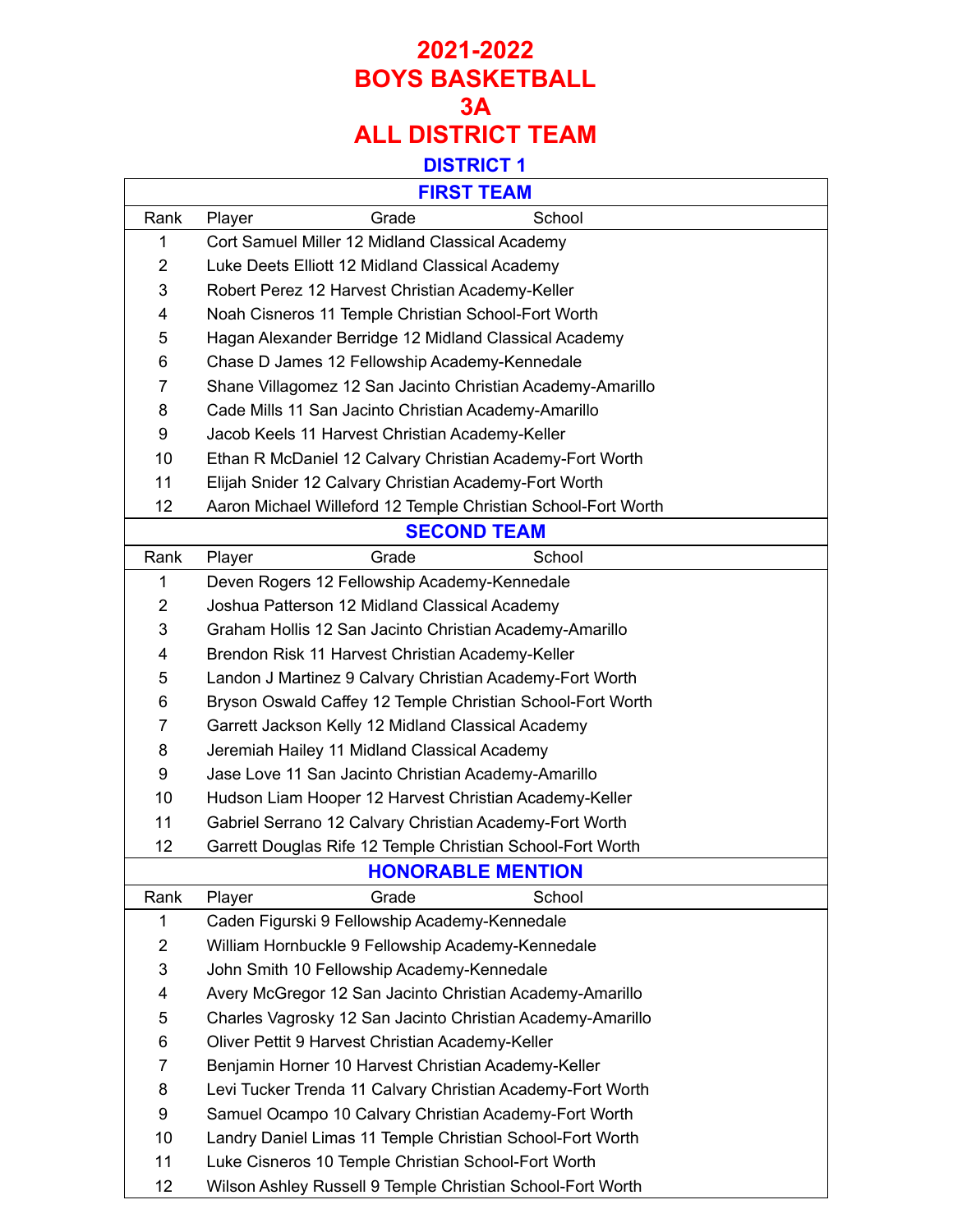#### **DISTRICT 2**

| v.<br>. . |
|-----------|
|-----------|

Г

Ē,

| FIRSI IEAM               |                                                                       |  |  |
|--------------------------|-----------------------------------------------------------------------|--|--|
| Rank                     | Grade<br>School<br>Player                                             |  |  |
| 1                        | Dondre Gaddy 12 North Dallas Adventist Academy HS - Richardson        |  |  |
| $\overline{2}$           | Caden Ellis 12 Denton Calvary Academy                                 |  |  |
| 3                        | Jackson White 12 Denton Calvary Academy                               |  |  |
| 4                        | Braden Essex 11 North Dallas Adventist Academy HS - Richardson        |  |  |
| 5                        | Mason Long 12 Denton Calvary Academy                                  |  |  |
| 6                        | Michael Simmons 12 Denton Calvary Academy                             |  |  |
| 7                        | Christopher Johnson 11 North Dallas Adventist Academy HS - Richardson |  |  |
| 8                        | Reid Gregory Messick 12 Coram Deo Academy-Plano                       |  |  |
| 9                        | Ian John Gully 11 Coram Deo Academy-Plano                             |  |  |
| 10                       | Garrett Anderson Clark 11 Coram Deo Academy-Plano                     |  |  |
| 11                       | Dailynn C. 11 Lone Star High School North-Gainesville                 |  |  |
| 12                       | Auderrius F. 12 Lone Star High School North-Gainesville               |  |  |
| <b>SECOND TEAM</b>       |                                                                       |  |  |
| Rank                     | Grade<br>School<br>Player                                             |  |  |
| 1                        | Creedon Bielss 11 Denton Calvary Academy                              |  |  |
| $\overline{2}$           | Jonathan Castles 12 Denton Calvary Academy                            |  |  |
| 3                        | William Outlaw 10 Denton Calvary Academy                              |  |  |
| 4                        | Alex Nelson 11 Denton Calvary Academy                                 |  |  |
| 5                        | Tyler McHenry 10 North Dallas Adventist Academy HS - Richardson       |  |  |
| 6                        | Mical Runnels 10 North Dallas Adventist Academy HS - Richardson       |  |  |
| $\overline{7}$           | John Brock Domen 12 Coram Deo Academy-Plano                           |  |  |
| 8                        | John Paul Edmund Dolle 10 Coram Deo Academy-Plano                     |  |  |
| 9                        | James Alfred Cheng 9 Coram Deo Academy-Plano                          |  |  |
| 10                       | Christian C. 12 Lone Star High School North-Gainesville               |  |  |
| 11                       | Collin James Behan 12 The Highlands School-Irving                     |  |  |
| 12                       | Chris McNichol 12 The Highlands School-Irving                         |  |  |
| <b>HONORABLE MENTION</b> |                                                                       |  |  |
| Rank                     | Grade<br>School<br>Player                                             |  |  |
| 1                        | Jackson Wilson 12 Denton Calvary Academy                              |  |  |
| $\overline{2}$           | Brennen Rollins 12 Denton Calvary Academy                             |  |  |
| 3                        | Otim Fauchon 11 North Dallas Adventist Academy HS - Richardson        |  |  |
| 4                        | Jaden McCottry 11 North Dallas Adventist Academy HS - Richardson      |  |  |
| 5                        | Daniel Rodriguez 12 North Dallas Adventist Academy HS - Richardson    |  |  |
| 6                        | Jonathan David Scroggins 11 Coram Deo Academy-Plano                   |  |  |
| 7                        | Damian H. 12 Lone Star High School North-Gainesville                  |  |  |
| 8                        | Ivan F. 12 Lone Star High School North-Gainesville                    |  |  |
| 9                        | Max Michael Cole 12 The Highlands School-Irving                       |  |  |
| 10                       | Matthew J Conrad 11 The Highlands School-Irving                       |  |  |
| 11                       | Jordon Keener 12 International School-Dallas                          |  |  |
| 12                       | Christopher Granberry 12 International School-Dallas                  |  |  |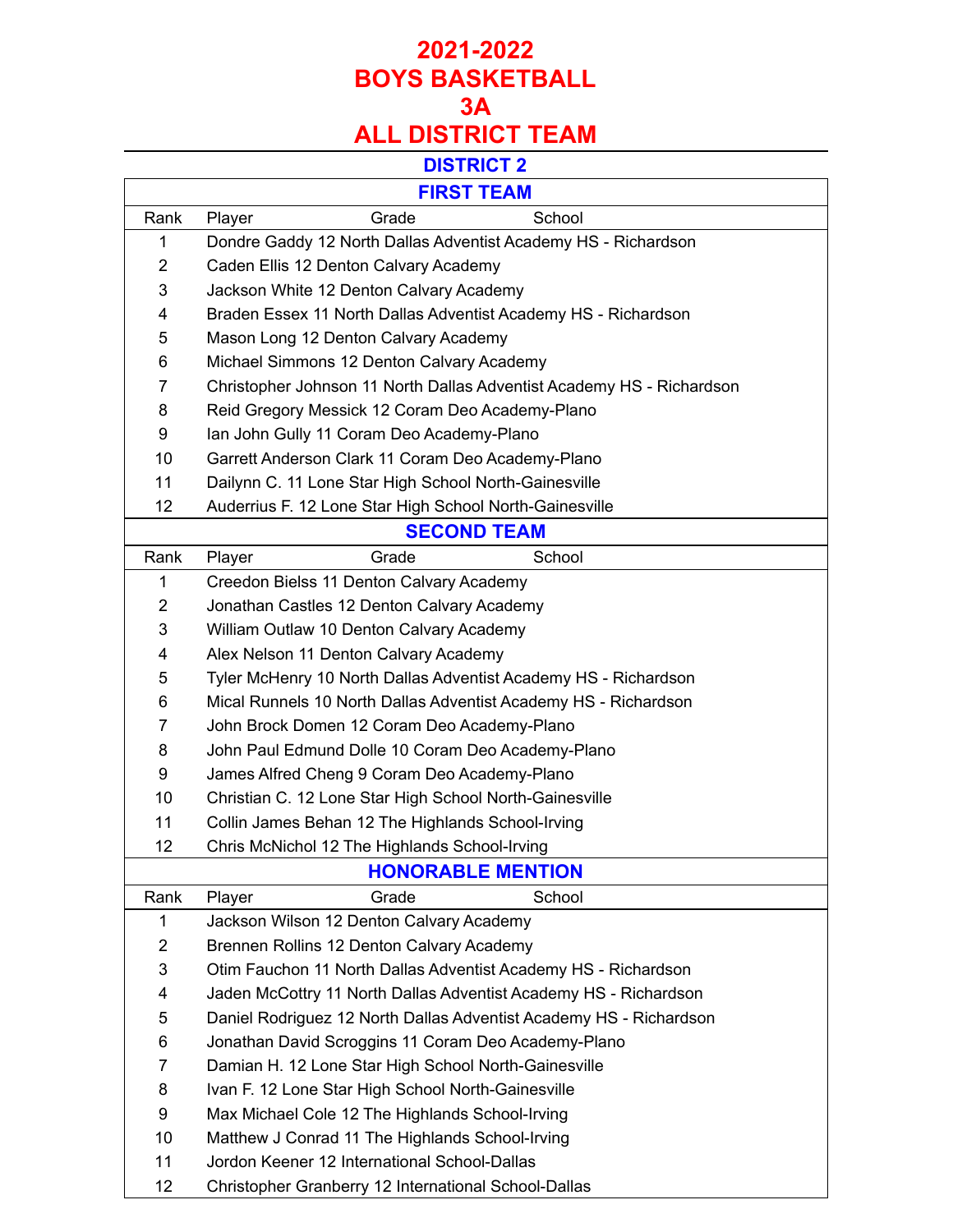## **DISTRICT 3**

|                | <b>FIRST TEAM</b>                                          |  |  |
|----------------|------------------------------------------------------------|--|--|
| Rank           | School<br>Player<br>Grade                                  |  |  |
| 1              | Noah Samuel Ohayon 12 Akiba Yavneh Academy of Dallas       |  |  |
| 2              | Hillel Binyomin Baynash 12 Akiba Yavneh Academy of Dallas  |  |  |
| 3              | Robert Yttredahl 9 Lakehill Prep School- Dallas            |  |  |
| 4              | Christopher O'Brien 11 Lucas Christian Academy High School |  |  |
| 5              | Jordan Dekelbaum 11 Akiba Yavneh Academy of Dallas         |  |  |
| 6              | Cullen McCaleb 12 Lakehill Prep School- Dallas             |  |  |
| 7              | Benjamin Dylan Rael 12 Akiba Yavneh Academy of Dallas      |  |  |
| 8              | Johnathon Ostertag 10 Lucas Christian Academy High School  |  |  |
| 9              | Beau E Haugen 10 Lutheran High School of Dallas            |  |  |
| 10             | Drew Perry 9 Lakehill Prep School- Dallas                  |  |  |
| 11             | Austin Hailey 10 McKinney Christian                        |  |  |
| 12             | Nuru Witherspoon 12 Heritage Christian Academy-Rockwall    |  |  |
|                | <b>SECOND TEAM</b>                                         |  |  |
| Rank           | Player<br>Grade<br>School                                  |  |  |
| 1              | Adam Eber 11 Akiba Yavneh Academy of Dallas                |  |  |
| 2              | Jaden Lambert 12 Lakehill Prep School- Dallas              |  |  |
| 3              | Keiser Gibbins 12 Lucas Christian Academy High School      |  |  |
| 4              | Jonah Thomas Estes 11 Lutheran High School of Dallas       |  |  |
| 5              | David Powell 11 Lutheran High School of Dallas             |  |  |
| 6              | Jacob Blank 10 Akiba Yavneh Academy of Dallas              |  |  |
| 7              | Samuel Rael 10 Akiba Yavneh Academy of Dallas              |  |  |
| 8              | Daniel Lucien Schick 11 Akiba Yavneh Academy of Dallas     |  |  |
| 9              | Jacob Nolasco 12 Lucas Christian Academy High School       |  |  |
| 10             | Jameson Gibbins 10 Lucas Christian Academy High School     |  |  |
| 11             | Nason Dorman 10 McKinney Christian                         |  |  |
| 12             | Ethan Regier 11 McKinney Christian                         |  |  |
|                | <b>HONORABLE MENTION</b>                                   |  |  |
| Rank           | School<br>Player<br>Grade                                  |  |  |
| 1              | Anthony Ramirez-McRae 10 Lakehill Prep School- Dallas      |  |  |
| $\overline{2}$ | Austin Boothe 10 Lakehill Prep School- Dallas              |  |  |
| 3              | Joey Heydrick 11 Lucas Christian Academy High School       |  |  |
| 4              | Jude K Blair 12 Lutheran High School of Dallas             |  |  |
| 5              | Bryce Shaw Dunsworth 10 Lutheran High School of Dallas     |  |  |
| 6              | Hayden Regier 12 McKinney Christian                        |  |  |
| $\overline{7}$ | Tyler Lee 10 McKinney Christian                            |  |  |
| 8              | Ethan Emmerson 11 Heritage Christian Academy-Rockwall      |  |  |
| 9              | Cole Brower 11 Heritage Christian Academy-Rockwall         |  |  |
| 10             |                                                            |  |  |
| 11             |                                                            |  |  |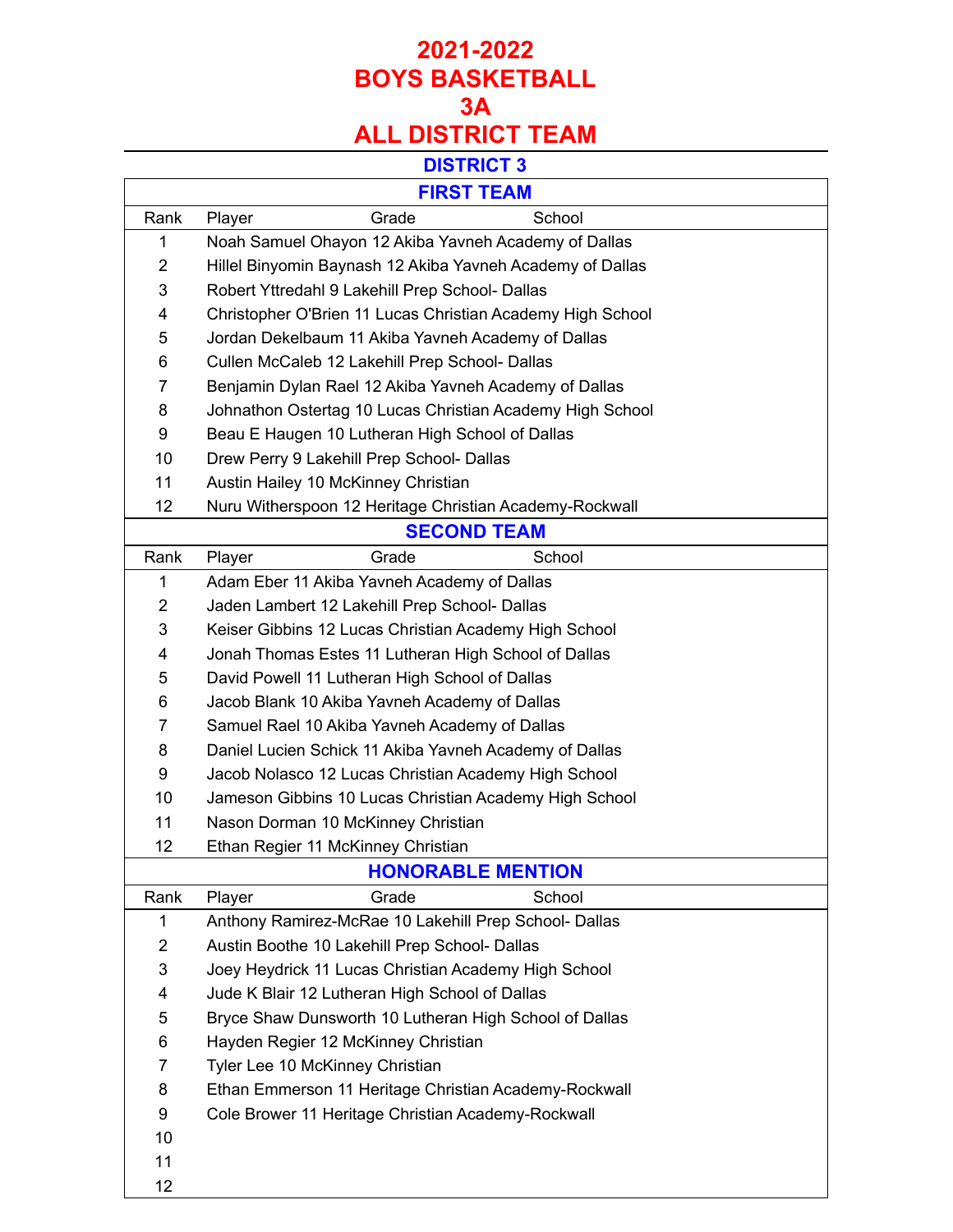## **DISTRICT 4**

| -<br>m.<br>ו כ<br><b>IN</b> | –<br>$\sim$ | и<br>п |
|-----------------------------|-------------|--------|
|                             | . .         |        |

 $\Gamma$ 

| FIRSI IEAM               |                                                                                |  |  |
|--------------------------|--------------------------------------------------------------------------------|--|--|
| Rank                     | Grade<br>School<br>Player                                                      |  |  |
| 1                        | Tyler Allen Ward 11 Bishop Reicher Catholic High School-Waco                   |  |  |
| $\overline{2}$           | Jonathan Germer Buras 12 Live Oak Classical School-Waco                        |  |  |
| 3                        | Tristan Michael Wilson 9 Live Oak Classical School-Waco                        |  |  |
| 4                        | Zaylin Ethan Blackwood 12 Holy Trinity Catholic High School-Temple             |  |  |
| 5                        | Jacob Benjamin Brown 12 Bishop Reicher Catholic High School-Waco               |  |  |
| 6                        | Kane Hollis Kolar 12 Bishop Reicher Catholic High School-Waco                  |  |  |
| 7                        | Brett Becker 12 Bishop Reicher Catholic High School-Waco                       |  |  |
| 8                        | Ellis Jackson Sriram 12 Live Oak Classical School-Waco                         |  |  |
| 9                        | Andrew Wilhelm Leurs 10 Holy Trinity Catholic High School-Temple               |  |  |
| 10                       | Parker Howard 11 Vanguard College Preparatory-Waco                             |  |  |
| 11                       | Luke Colton Chiles 11 Central Texas Christian School-Temple                    |  |  |
| 12                       | Jace Ryan Martin 11 Holy Trinity Catholic High School-Temple                   |  |  |
| <b>SECOND TEAM</b>       |                                                                                |  |  |
| Rank                     | Grade<br>School<br>Player                                                      |  |  |
| 1                        | Cayden C Stringfellow 11 Central Texas Christian School-Temple                 |  |  |
| $\overline{c}$           | Reginald Jerome Miller 12 Bishop Reicher Catholic High School-Waco             |  |  |
| 3                        | Creighton David Polnick 9 Live Oak Classical School-Waco                       |  |  |
| 4                        | Neri Michael Navarro 11 Holy Trinity Catholic High School-Temple               |  |  |
| 5                        | Dalton E Latham 12 Vanguard College Preparatory-Waco                           |  |  |
| 6                        | William Lee Aynesworth 12 Bishop Reicher Catholic High School-Waco             |  |  |
| $\overline{7}$           | Joseph P.J. Donnelly 12 Live Oak Classical School-Waco                         |  |  |
| 8                        | Patrick Joseph Weisbruch 12 Holy Trinity Catholic High School-Temple           |  |  |
| 9                        | Matthew Rose 11 Central Texas Christian School-Temple                          |  |  |
| 10                       | Maverick Plsek 12 Bishop Reicher Catholic High School-Waco                     |  |  |
| 11                       | Steven Wesley Snowden 9 Live Oak Classical School-Waco                         |  |  |
| 12                       | Caden Dean Dengel 12 Central Texas Christian School-Temple                     |  |  |
| <b>HONORABLE MENTION</b> |                                                                                |  |  |
| Rank                     | Grade<br>School<br>Player                                                      |  |  |
| 1                        | Trent James Lockhart 12 Holy Trinity Catholic High School-Temple               |  |  |
| $\overline{2}$           | Marlow A Welch 12 Vanguard College Preparatory-Waco                            |  |  |
| 3                        | Oracio Vallejo 11 Bishop Reicher Catholic High School-Waco                     |  |  |
| 4                        | Thomas Bradley 9 Bishop Reicher Catholic High School-Waco                      |  |  |
| 5                        | Brian Rose 12 Central Texas Christian School-Temple                            |  |  |
| 6                        | Michael C Graeff 11 Central Texas Christian School-Temple                      |  |  |
| 7                        | Jacob Riley Good 9 Central Texas Christian School-Temple                       |  |  |
| 8                        | Colton Jones Wilson 9 Live Oak Classical School-Waco                           |  |  |
| 9                        | Austin Michael Belbeck 11 Holy Trinity Catholic High School-Temple             |  |  |
| 10                       | Christian Michael Songsong Demapan 10 Holy Trinity Catholic High School-Temple |  |  |
| 11                       | Keeton B Matthews 10 Vanguard College Preparatory-Waco                         |  |  |
| 12                       | Dion Moradi 10 Vanguard College Preparatory-Waco                               |  |  |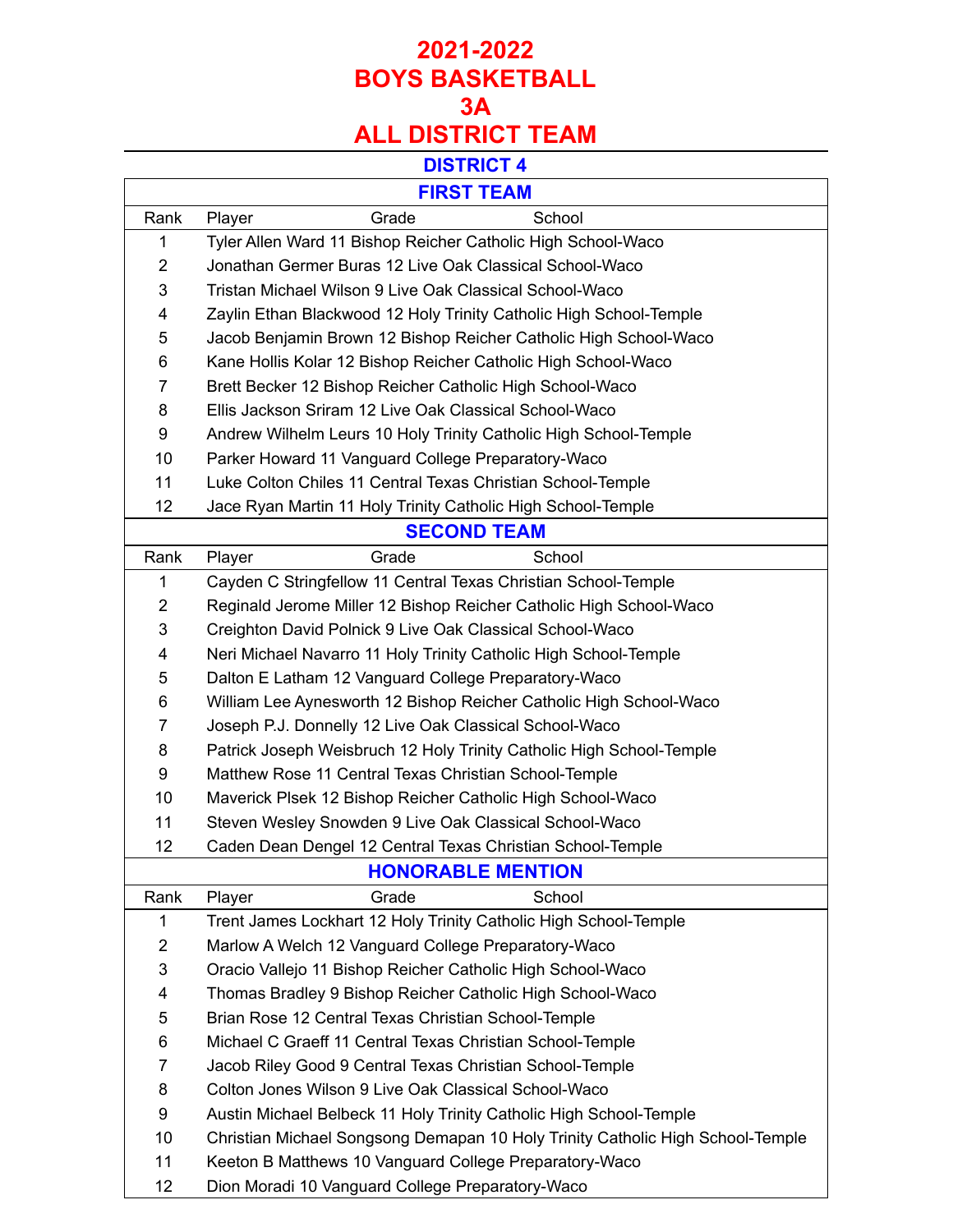## **DISTRICT 5**

T.

|        | М |
|--------|---|
| $\sim$ |   |
|        |   |
| 10 ه   | - |

 $\Gamma$ 

| <b>FIRST TEAM</b>        |                                                                |  |  |
|--------------------------|----------------------------------------------------------------|--|--|
| Rank                     | Grade<br>School<br>Player                                      |  |  |
| 1                        | Kal-El Marley Sin Gentles 11 San Juan Diego Catholic HS-Austin |  |  |
| $\overline{2}$           | Colton Lychner 12 Hill Country Christian High School-Austin    |  |  |
| 3                        | Kai Orred 12 Hill Country Christian High School-Austin         |  |  |
| 4                        | William Penrod 12 Hill Country Christian High School-Austin    |  |  |
| 5                        | Jude Stephens 12 Hill Country Christian High School-Austin     |  |  |
| 6                        | Andrew J McFarland 12 Round Rock Christian Academy             |  |  |
| $\overline{7}$           | Eron A Bogart 10 Concordia High School-Pflugerville            |  |  |
| 8                        | Jack Rengulbai Penland 11 San Juan Diego Catholic HS-Austin    |  |  |
| 9                        | Robert Jose Picasio 12 San Juan Diego Catholic HS-Austin       |  |  |
| 10                       | William Wesley Owens 10 Round Rock Christian Academy           |  |  |
| 11                       | Jacob R Johnson 11 Concordia High School-Pflugerville          |  |  |
| 12                       | Jaedan Castro 10 Round Rock Christian Academy                  |  |  |
|                          | <b>SECOND TEAM</b>                                             |  |  |
| Rank                     | Grade<br>School<br>Player                                      |  |  |
| $\mathbf 1$              | Silas Tsuei 12 Hill Country Christian High School-Austin       |  |  |
| $\overline{2}$           | Mark E Howard 10 Hill Country Christian High School-Austin     |  |  |
| 3                        | Armando Garza 10 San Juan Diego Catholic HS-Austin             |  |  |
| 4                        | Roel Ulyses Perez 10 San Juan Diego Catholic HS-Austin         |  |  |
| 5                        | Benjamin Anthony Cruz 11 San Juan Diego Catholic HS-Austin     |  |  |
| 6                        | Dylan Cole Withey 12 Round Rock Christian Academy              |  |  |
| $\overline{7}$           | Dylan Joseph Winkler 12 Round Rock Christian Academy           |  |  |
| 8                        | Marcos Acosta 11 Concordia High School-Pflugerville            |  |  |
| 9                        | Holden B Hudson 11 Concordia High School-Pflugerville          |  |  |
| 10                       | Keaton Westveld 11 Concordia High School-Pflugerville          |  |  |
| 11                       | Jennings Wilson 12 Griffin School - Austin                     |  |  |
| 12                       | Fess Myhre 11 Griffin School - Austin                          |  |  |
| <b>HONORABLE MENTION</b> |                                                                |  |  |
| Rank                     | Grade<br>School<br>Player                                      |  |  |
| 1                        | Levi Shoaff 11 Hill Country Christian High School-Austin       |  |  |
| $\overline{2}$           | Luke McSpadden 11 Hill Country Christian High School-Austin    |  |  |
| 3                        | Brenden James Harrington 11 San Juan Diego Catholic HS-Austin  |  |  |
| 4                        | Levi Lane Picasio 10 San Juan Diego Catholic HS-Austin         |  |  |
| 5                        | Michael Boring 12 Round Rock Christian Academy                 |  |  |
| 6                        | Jeremiah R Guarnaccia 12 Concordia High School-Pflugerville    |  |  |
| $\overline{7}$           | Dylan L Burr 11 Concordia High School-Pflugerville             |  |  |
| 8                        | Zev Russ 12 Griffin School - Austin                            |  |  |
| 9                        | Michael van Bavel 11 Griffin School - Austin                   |  |  |
| 10                       |                                                                |  |  |
| 11                       |                                                                |  |  |
| 12                       |                                                                |  |  |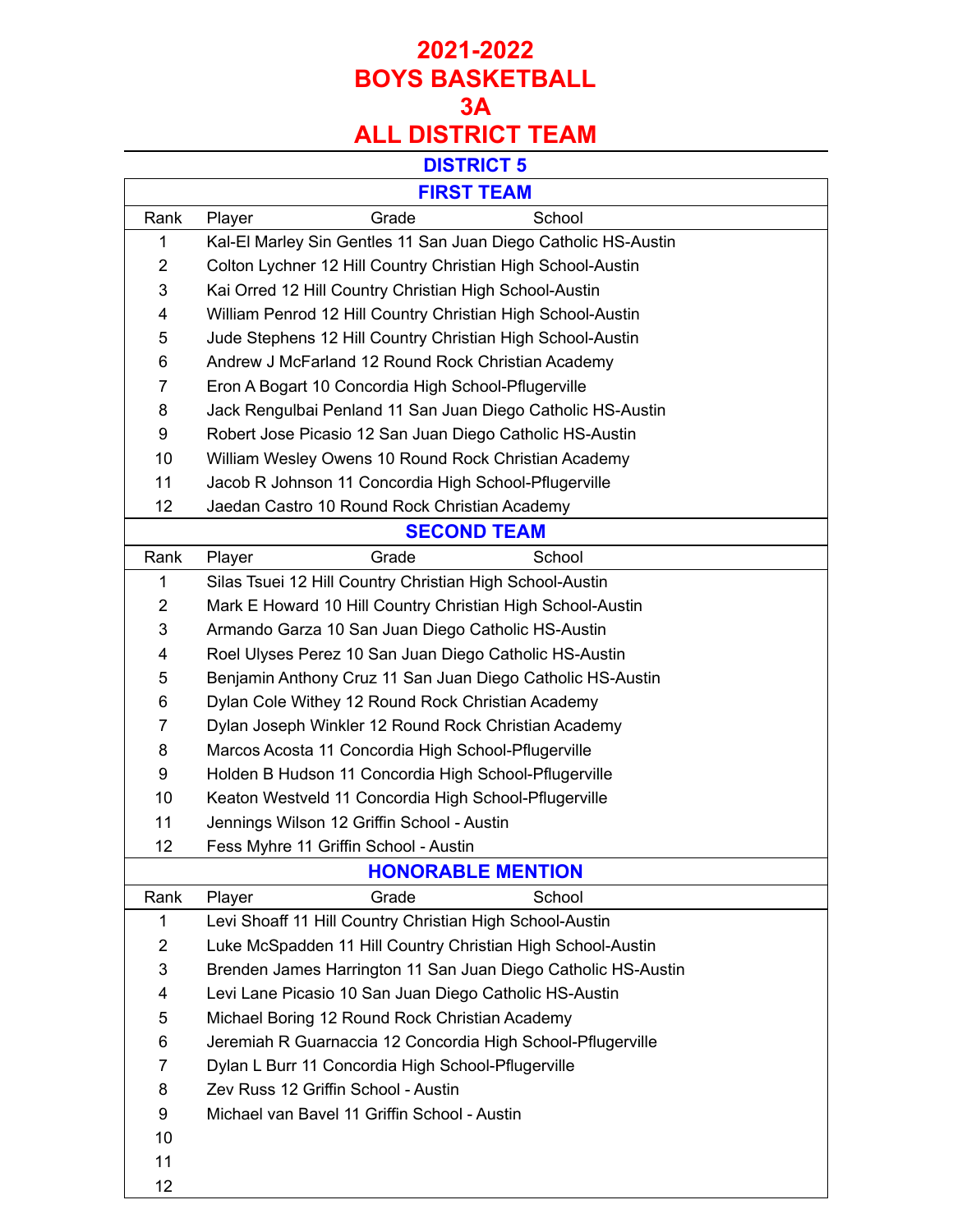#### **DISTRICT 6**

Ē,

| М |
|---|
|   |
|   |

 $\Gamma$ 

|                | FIRSI I LAM                                                                 |  |  |
|----------------|-----------------------------------------------------------------------------|--|--|
| Rank           | Grade<br>School<br>Player                                                   |  |  |
| 1              | Parker Joseph 10 New Braunfels Christian Academy                            |  |  |
| 2              | Ethan Elijah Torres 12 New Braunfels Christian Academy                      |  |  |
| 3              | Samuel Ibarra 10 Our Lady of the Hills-Kerrville                            |  |  |
| 4              | Daniel Schultz 11 Our Lady of the Hills-Kerrville                           |  |  |
| 5              | Cole B Heath 12 The Christian School at Castle Hills - San Antonio          |  |  |
| 6              | Crew Wright 9 New Braunfels Christian Academy                               |  |  |
| 7              | Jerry Darnell Wade 12 New Braunfels Christian Academy                       |  |  |
| 8              | Simon Peter Herrera 12 New Braunfels Christian Academy                      |  |  |
| 9              | Treves McKenzie Hyde 11 Our Lady of the Hills-Kerrville                     |  |  |
| 10             | Austin Curtis McDorman 11 Our Lady of the Hills-Kerrville                   |  |  |
| 11             | Pierson Criner 11 The Christian School at Castle Hills - San Antonio        |  |  |
| 12             | Octavio Flores-Chasnoff 10 Keystone School-San Antonio                      |  |  |
|                | <b>SECOND TEAM</b>                                                          |  |  |
| Rank           | School<br>Grade<br>Player                                                   |  |  |
| 1              | Jack Hampton Allen 12 New Braunfels Christian Academy                       |  |  |
| 2              | Derek Matthew Mesa 12 New Braunfels Christian Academy                       |  |  |
| 3              | John Goldman 10 New Braunfels Christian Academy                             |  |  |
| 4              | Michael Hugo Barraza 11 Our Lady of the Hills-Kerrville                     |  |  |
| 5              | Thomas Isaiah Taylor 12 Our Lady of the Hills-Kerrville                     |  |  |
| 6              | Noah L Lawson 10 The Christian School at Castle Hills - San Antonio         |  |  |
| 7              | Matthew E Biache 10 The Christian School at Castle Hills - San Antonio      |  |  |
| 8              | Matthew DeAngelo Blue 12 The Christian School at Castle Hills - San Antonio |  |  |
| 9              |                                                                             |  |  |
| 10             |                                                                             |  |  |
| 11             |                                                                             |  |  |
| 12             |                                                                             |  |  |
|                | <b>HONORABLE MENTION</b>                                                    |  |  |
| Rank           | Grade<br>School<br>Player                                                   |  |  |
| 1              | Jaxon Baumbach 11 New Braunfels Christian Academy                           |  |  |
| $\overline{2}$ | Jacob Cole Mein 11 Our Lady of the Hills-Kerrville                          |  |  |
| 3              | Hollywood His Majesty 12 The Christian School at Castle Hills - San Antonio |  |  |
| 4              | Barron Dean Burns 11 The Christian School at Castle Hills - San Antonio     |  |  |
| 5              |                                                                             |  |  |
| 6              |                                                                             |  |  |
| 7              |                                                                             |  |  |
| 8              |                                                                             |  |  |
| 9              |                                                                             |  |  |
| 10             |                                                                             |  |  |
| 11             |                                                                             |  |  |
| 12             |                                                                             |  |  |